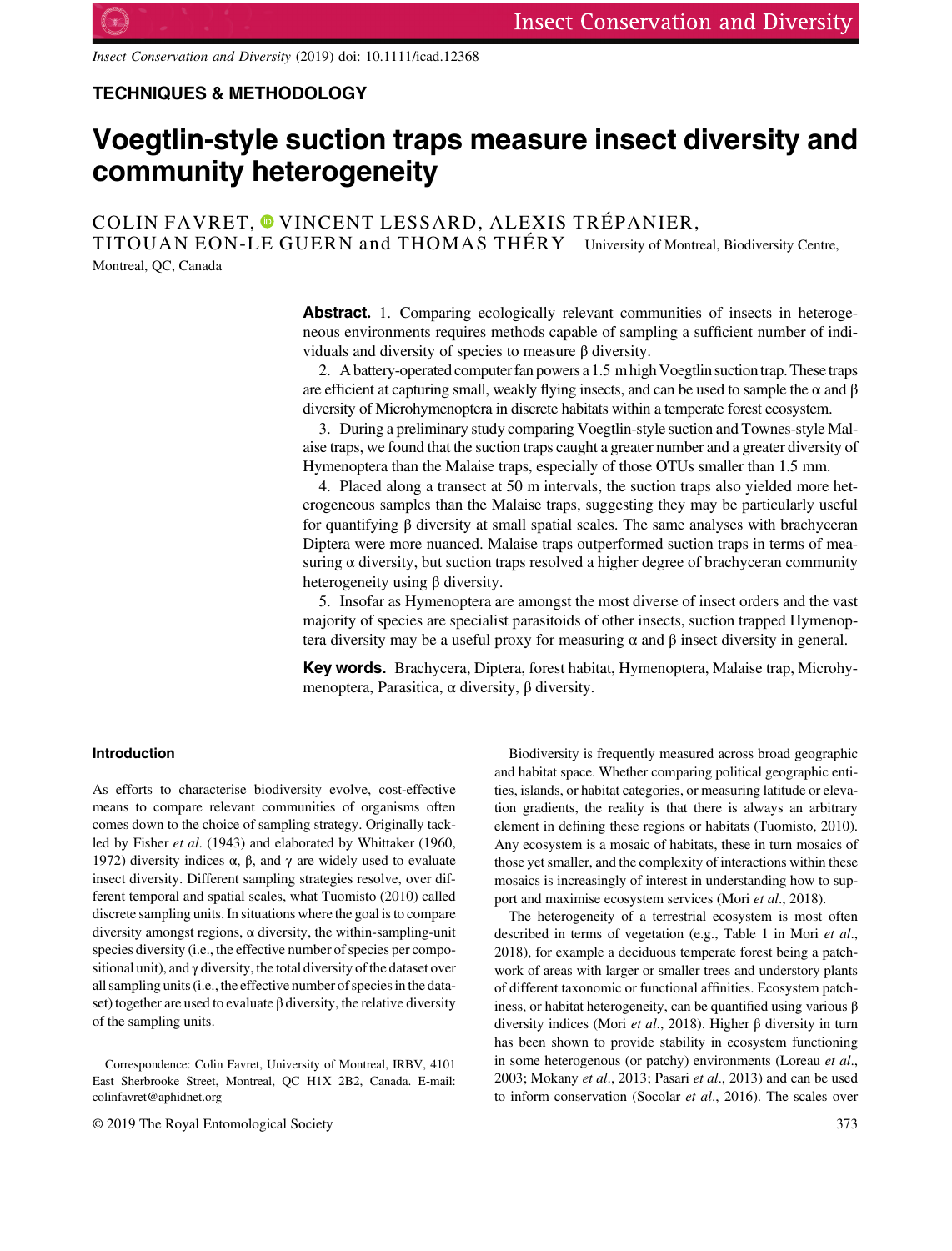|                         | Hymenoptera |             |        |      |       | <b>Brachycera</b> |             |        |      |       |  |
|-------------------------|-------------|-------------|--------|------|-------|-------------------|-------------|--------|------|-------|--|
| Site and trap           | Specimens   | <b>OTUs</b> | Unique | H'   | E     | Specimens         | <b>OTUs</b> | Unique | H'   | E     |  |
| Site 1 suction          | 126         | 52          | 39     | 3.49 | 0.957 | 104               | 8           | 6      | 0.78 | 0.328 |  |
| Site 1 Malaise          | 74          | 38          | 25     | 3.18 | 0.940 | 30                | 9           | 7      | 1.80 | 0.802 |  |
| Site 1 subtotal         | 200         | 77          | 14     | 3.79 | 0.966 | 134               | 15          | 6      | 1.24 | 0.471 |  |
| Site 2 suction          | 329         | 103         | 88     | 3.85 | 0.949 | 87                | 16          | 14     | 1.50 | 0.612 |  |
| Site 2 Malaise          | 70          | 34          | 19     | 2.89 | 0.896 | 32                | 11          | 9      | 1.82 | 0.782 |  |
| Site 2 subtotal         | 399         | 122         | 45     | 3.97 | 0.953 | 119               | 25          | 11     | 1.88 | 0.681 |  |
| Site 3 suction          | 107         | 46          | 39     | 3.22 | 0.921 | 39                | 6           | 5      | 0.59 | 0.243 |  |
| Site 3 Malaise          | 78          | 24          | 17     | 1.93 | 0.652 | 41                | 12          | 11     | 1.74 | 0.704 |  |
| Site 3 subtotal         | 185         | 63          | 8      | 3.25 | 0.908 | 80                | 17          | 8      | 1.40 | 0.509 |  |
| Site 4 suction          | 154         | 74          | 67     | 4.04 | 0.984 | 135               | 9           | 5      | 0.44 | 0.156 |  |
| Site 4 Malaise          | 177         | 30          | 23     | 2.03 | 0.674 | 142               | 35          | 31     | 1.91 | 0.598 |  |
| Site 4 subtotal         | 331         | 97          | 30     | 3.52 | 0.892 | 277               | 40          | 24     | 1.34 | 0.403 |  |
| <b>Suction subtotal</b> | 716         | 158         | 106    | 4.31 | 0.975 | 365               | 28          | 20     | 0.98 | 0.342 |  |
| <b>Malaise subtotal</b> | 399         | 92          | 40     | 2.96 | 0.790 | 245               | 48          | 40     | 2.22 | 0.682 |  |
| Total                   | 1115        | 198         |        | 4.21 | 0.954 | 610               | 68          |        | 1.67 | 0.495 |  |

Table 1. Number of specimens, OTUs, and unique OTUs (those collected by one trap but not the other at each site, or those collected at only one site) and the respective Shannon  $(H')$  and Simpson  $(E)$   $\alpha$  diversity indices.

which these patchy plant communities affect or are correlated with animal β diversity, and the nature and extent of these connections, have not been extensively studied, although some work has focused on correlating the diversity of plants and herbivorous insects (Novotny et al., 2007; Kemp et al., 2017). Logistical constraints to sampling a sufficient number of animals in a quantifiable manner restrict the possibilities: many animals move freely between habitat patches, leading to overlapping boundaries, and many collecting methods do not sample animals in numbers sufficient to make robust quantifiable comparisons.

Previous experience (Favret & Voegtlin, 2001) suggested suction traps may serve these purposes. Fan-driven suction traps were developed in Britain (Johnson, 1950) and are an integral part of the Rothamsted Insect Survey (Taylor 1979, 1986), including a network of suction traps covering the island of Great Britain. These traps, as well as those that have operated in the U.S. Pacific Northwest (Allison & Pike, 1988; Halbert et al., 1990) and Midwest (Meehan et al., 2011; Schmidt et al., 2012), China (Miao et al., 2011), and continental Europe (Taylor, 1979), are all of a similar design, about 10–12 m tall, placed singly, and connected directly to the power grid. Whereas these Johnson-style traps have largely been used to measure the aerial density of aphids and other economically important insects, it was to measure aphid habitat selection that David Voegtlin (Illinois Natural History Survey, Champaign, IL, USA) designed a smaller version. By placing paired traps in adjacent habitats, one could determine the numbers and species of aphids choosing one habitat over the other (Favret & Voegtlin, 2001, 2004). These Voegtlin-style suction traps (i) have a relatively restricted sphere of influence, favouring small, weakflying insects, (ii) draw the same volume of air so as to yield comparable results, (iii) sample a large enough number of insects to yield quantifiable results, and (iv) are easy to maintain over the summer season and over multiple years.

To sample and compare the insect faunas of discrete forest habitat types, we deployed four of these Voegtlin-style suction

traps along a 150 m transect and compared their relative catches of Hymenoptera and brachyceran Diptera. These two insect orders have been shown to be exceptionally diverse and underdocumented in Canada (Hebert et al., 2016; Bennett et al., 2019; Savage et al., 2019). To evaluate the adequacy of suction traps relative to the most commonly used comparable method (Matthews & Matthews, 1971; deWaard et al., 2019), we also placed Townes-style Malaise traps (Townes, 1972) at each of the four sites.

## Materials and methods

#### Voegtlin-style suction traps

The suction traps are vertical PVC pipes, 20 cm in diameter and 1.5 m in height (Fig. 1). A computer cooling fan located in the lower part of the pipe draws air in through the top, pulls it through a brass wire mesh funnel located above, and pushes it out the bottom. Insects that fly close enough to the top opening are caught by the suction, drawn into the pipe and down the funnel, and are collected into a preservative-containing receptacle. The brass mesh has grill openings of  $178 \times 178$  µm, thus capturing the smallest of insects.

A flat plastic cap 40 cm in diameter and 5 cm above the trap opening prevents rainwater and other falling elements from entering. The trap opening is 2 m above the ground. Eight centimetres below the opening is the brass mesh cone that funnels down 22 cm and is soldered to a mason jar lid with the seal removed. Twenty-five centimetres below the jar lid is a 12 V, 10 cm diameter (120 mm  $\times$  120 mm) computer case cooling fan, an Xfan® model RDH1225B, spinning at 2400 rpm, and pulling 2.59 cubic meters of air per minute. A 12 V deep cycle battery sits on the ground in a weather-proof box. Ninety-five centimetres below the fan is the bottom opening of the pipe. The trap is held in place 50 cm above the ground by a fence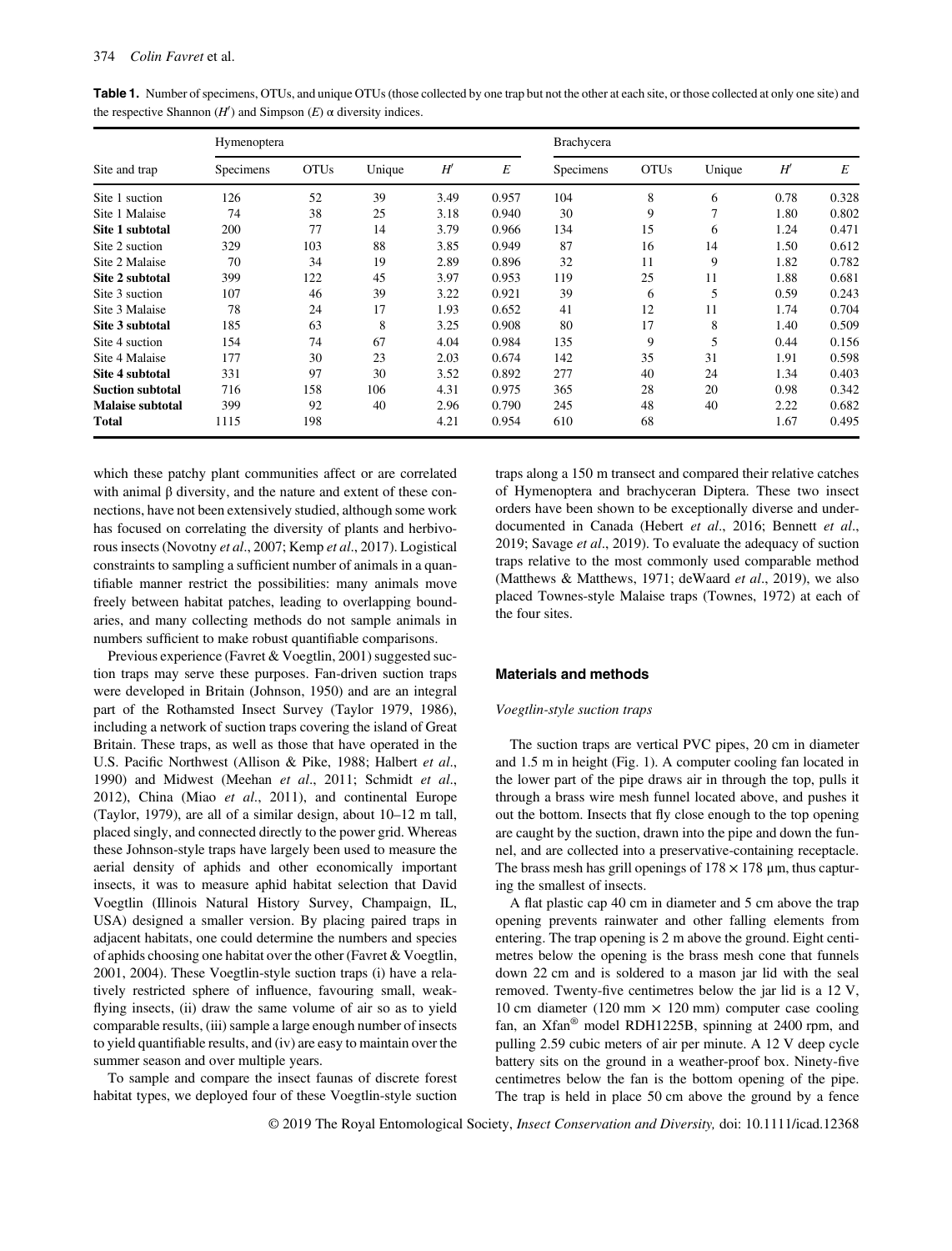

Fig. 1. Basic plan of suction trap. Measurements are in centimetres.

picket fastened to the PVC pipe by hose clamps. A hinged door is cut into the side of the trap for access to the collecting jar and the fan. The door and the fan assembly are ringed with foam seals to prevent air leakage and thus ensure a uniform air displacement.

#### Field sites and sampling

The Laurentian Forest, located at the southern margin of the Canadian Shield and at a north-temperate latitude, is a mixed deciduous-conifer forest harbouring a diverse array of habitat types. Twenty forest habitat types have been classified just within the 16 km2 territory of the University of Montreal's Laurentian Biology Research Station near Saint-Hippolyte, Quebec, Canada (Savage, 2001). The traps were placed in four of these discrete vegetation-based habitats along a straight transect, 50 m between adjacent traps. The first site  $(45.98990^{\circ}, -74.00253^{\circ})$  was a relatively xeric location at the top of a hill and dominated by white pine (Pinus strobus Linnaeus) and red spruce (Picea rubens Sargent). Site 2 (45.99054 $\degree$ ,  $-74.00267\degree$ ) was a relatively humid location, with small pools of standing water after heavy rain, at the bottom of a small ravine, and with balsam fir (Abies balsamea (Linnaeus) Miller) and white birch (Betula papyrifera Marshall). Site  $3(45.99107^{\circ}, -74.00244^{\circ})$  was a mesic transition zone located on the other side of the ravine, with white birch (B. papyrifera) and red maple (Acer rubrum Linnaeus). Finally, site  $4 (45.99141^{\circ}, -74.00182^{\circ})$  was also a mesic transition zone with white birch (B. papyrifera) and trembling aspen (Populus tremuloides Michaux). In terms of general hygric conditions and vegetation community, sites 3 and 4 were the most similar whereas sites 1 and 2 were the most different. For the purposes of this preliminary study, we did not attempt to fully quantify the vegetation community. A high-resolution panoramic image was captured of each of the four sites and can be examined at [www.gigapan.org/gigapans/](http://www.gigapan.org/gigapans/202827) [202827](http://www.gigapan.org/gigapans/202827), [www.gigapan.org/gigapans/202828](http://www.gigapan.org/gigapans/202828), [www.gigapan.org/](http://www.gigapan.org/gigapans/202829) [gigapans/202829,](http://www.gigapan.org/gigapans/202829) and [www.gigapan.org/gigapans/202830](http://www.gigapan.org/gigapans/202830).

To compare the efficiency of the Voegtlin suction trap with a more frequently used method to capture flying insects, we placed a Townes-style BugDorm BT1002 'ez-Malaise trap' (MegaView Science Co., Ltd., Taiwan) approximately 5 m from each of the suction traps. The netting of the Malaise traps has a variable mesh size with spaces measuring up to, but no larger and mostly smaller than 430 μm. In both kinds of traps, insects were collected into recreational vehicle or marine antifreeze, that is, mostly propylene glycol (Höfer et al., 2015). The eight traps were in place for 7 weeks in July and August 2015, with collection jars changed weekly. Resources have thus far allowed us to examine only 1 week's worth of material, namely between 23 and 30 July 2015.

The eight sample jars were recovered at the end of the sampling period, the samples transferred to 70% ethanol, and the insect specimens rough-sorted to order. Diptera and Hymenoptera overwhelmingly dominated both suction and Malaise trap samples and were therefore chosen as the focus of the study. Hymenoptera were sorted to superfamily and brachyceran Diptera to family, and then both groups were further sorted to morphospecies (operational taxonomic units, OTUs). We omitted Nematocera entirely and classed all Phoridae as a single OTU, despite their abundance, because we had little confidence that our OTUs could adequately reflect real species diversity. Care was taken to evaluate OTUs across all eight traps so that the different catches would be comparable. A variety of subjectively chosen characteristics were used to sort OTUs: antennomere count and body length were of particular focus in sorting Hymenoptera, whereas wing patterning and venation was important in sorting Diptera. A representative specimen of each OTU was photographed and its overall body length measured. The insect samples are deposited in the University of Montreal's Ouellet-Robert Entomological Collection (QMOR) and will be determined in greater taxonomic detail as resources allow.

#### Diversity analyses

The number of individuals of each OTU from each trap was compiled.  $\alpha$  diversity was calculated using the Shannon (1948) and Simpson (1949) indices,  $H'$  and E, respectively. The former permits us to compare the diversity of each trap, taking into account the number of species as well as the number of individuals of each species. The latter calculates the likelihood that any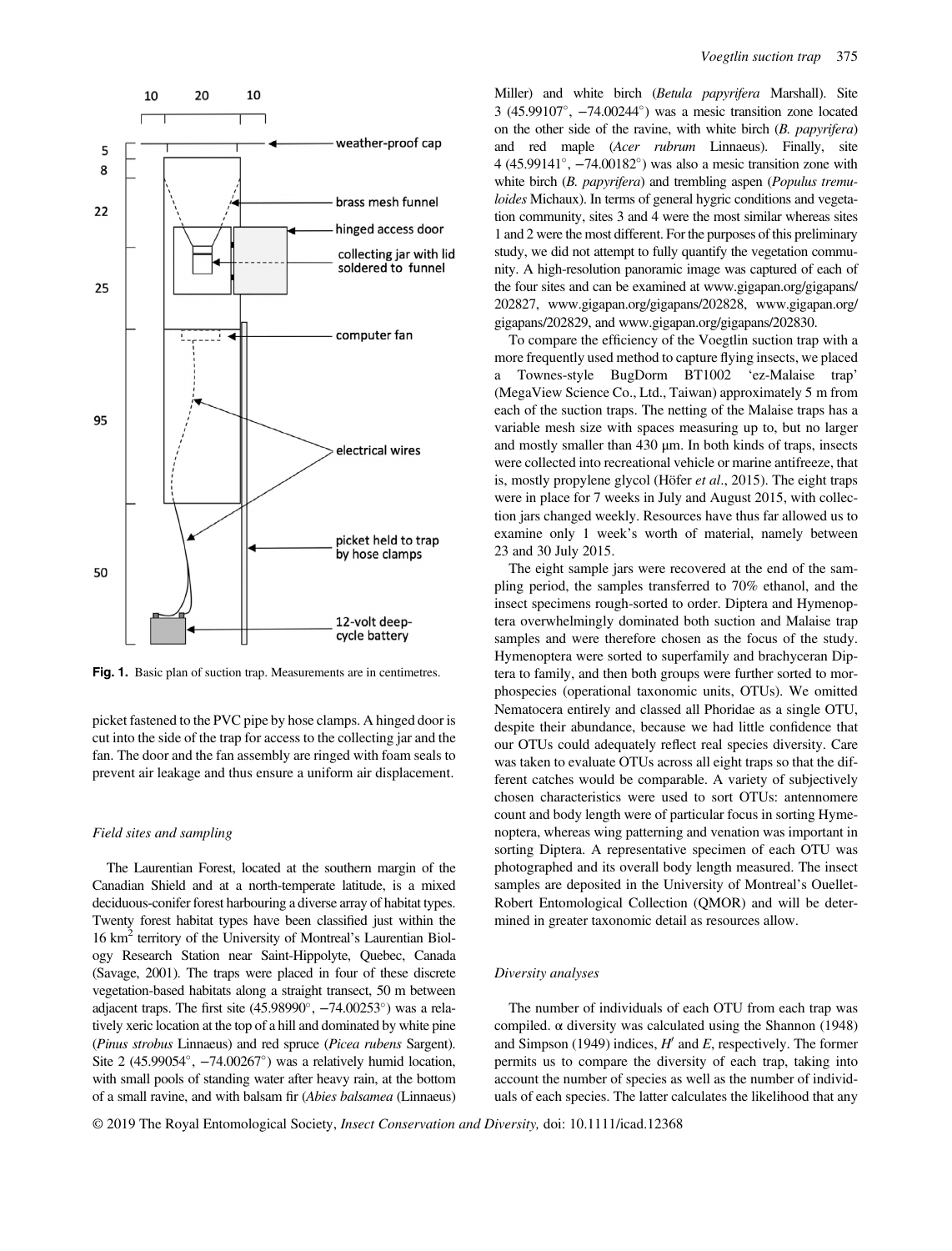two specimens from a given trap are of different species. To compare the similarity of the different traps, we calculated β diversity with the Morisita (1959) and Chord (Orlóci, 1967) indices (Horn, 1966; Legendre & Gallagher, 2001) using the beta. div, and *beta.div.comp* functions in the R package 'adespatial' (Legendre & De Cáceres, 2013). These indices were chosen because they are relatively insensitive to rare species or incomplete samples (Barwell et al., 2015), as in our case having examined only 1 week, and yield comparable results (Legendre & De Cáceres, 2013). In each case, the higher the index value, the more dissimilar is the diversity of the compared samples. To graphically represent the relative similarity and dissimilarity between the various habitats and trapping methods, we plotted the β diversity results with UPGMA dendrograms ([http://](http://genomes.urv.cat/UPGMA/;) [genomes.urv.cat/UPGMA/;](http://genomes.urv.cat/UPGMA/;) Garcia-Vallve et al., 1999).

## **Results**

In all, 1115 and 610 specimens of Hymenoptera and brachyceran Diptera were collected and sorted into 198 and 68 OTUs, respectively (Table 1). Hymenoptera were consistently captured in higher specimen numbers and in higher OTU numbers in suction traps than in Malaise traps. However, controlling for sample size, the ratio of OTUs to specimens was greater in Malaise traps at two sites (1 and 2). Brachycera were, overall, collected in greater numbers but in lower OTU diversity in suction traps than in Malaise traps. At only one site (2) was the number of OTUs higher in the suction trap, but in all cases the ratio of OTUs to specimens was higher in Malaise traps. At lower taxonomic levels, Braconidae, Ceraphronoidea, Chalcidoidea, and Platygastroidea were collected in larger specimen and OTU numbers in the suction traps, whereas Cynipoidea and Diaprioidea were more numerous and diverse in the Malaise traps (Table 2). Ichneumonidae were more numerous in Malaise traps but equally diverse in both kinds of traps. The vast majority of Brachycera were of the family Phoridae (80% and 56% of the suction and Malaise trap samples, respectively). Suction traps caught larger numbers of smaller Hymenoptera than did Malaise traps, the former capturing 86% of all specimens and 69% of all OTUs smaller than 1.5 mm in length (Fig. 2). Conversely, suction traps captured fewer specimens and OTUs longer than 1.5 mm, 31% and 55%, respectively.

#### α diversity

Hymenoptera exhibited a higher  $\alpha$  diversity, as measured with Shannon and Simpson indices, in the suction traps than in the



Fig. 2. Absolute number of Hymenoptera specimens (a) and percentage of Hymenoptera OTUs from each trap type (b) captured in suction and Malaise traps, as a function of size.

Table 2. Number of specimens and OTUs of abundant taxa. Numbers in parentheses are the numbers of OTUs found uniquely in one kind of trap.

|                       | Specimens     |               |            | <b>OTUs</b>   |               |            |  |  |
|-----------------------|---------------|---------------|------------|---------------|---------------|------------|--|--|
| Taxon                 | Suction traps | Malaise traps | Both traps | Suction traps | Malaise traps | Both traps |  |  |
| <b>Braconidae</b>     | 73            | 20            | 93         | 20(15)        | 6(1)          | 21         |  |  |
| Ceraphronoidea        | 206           | 16            | 222        | 35(26)        | 10(1)         | 36         |  |  |
| Chalcidoidea          | 240           | 44            | 284        | 43(33)        | 16(6)         | 49         |  |  |
| Cynipoidea            |               | 16            | 21         | 4(1)          | 5(2)          | 6          |  |  |
| Diaprioidea           | 37            | 205           | 242        | 8(2)          | 10(4)         | 12         |  |  |
| <b>Ichneumonidae</b>  | 30            | 52            | 82         | 19(12)        | 19(12)        | 31         |  |  |
| Platygastroidea       | 108           | 22            | 130        | 20(10)        | 13(3)         | 23         |  |  |
| All other Hymenoptera | 17            | 24            | 41         | 9(7)          | 13(11)        | 20         |  |  |
| Hymenoptera subtotal  | 716           | 399           | 1115       | 158 (106)     | 92(40)        | 198        |  |  |
| Phoridae*             | 295           | 137           | 432        | $1(0)*$       | $1(0)*$       | $1*$       |  |  |
| All other Brachycera  | 70            | 108           | 178        | 27(20)        | 47(40)        | 67         |  |  |
| <b>Total</b>          | 1081          | 644           | 1725       | 186 (126)     | 140 (80)      | 266        |  |  |

\*Phoridae were not sorted to individual OTUs.

© 2019 The Royal Entomological Society, Insect Conservation and Diversity, doi: 10.1111/icad.12368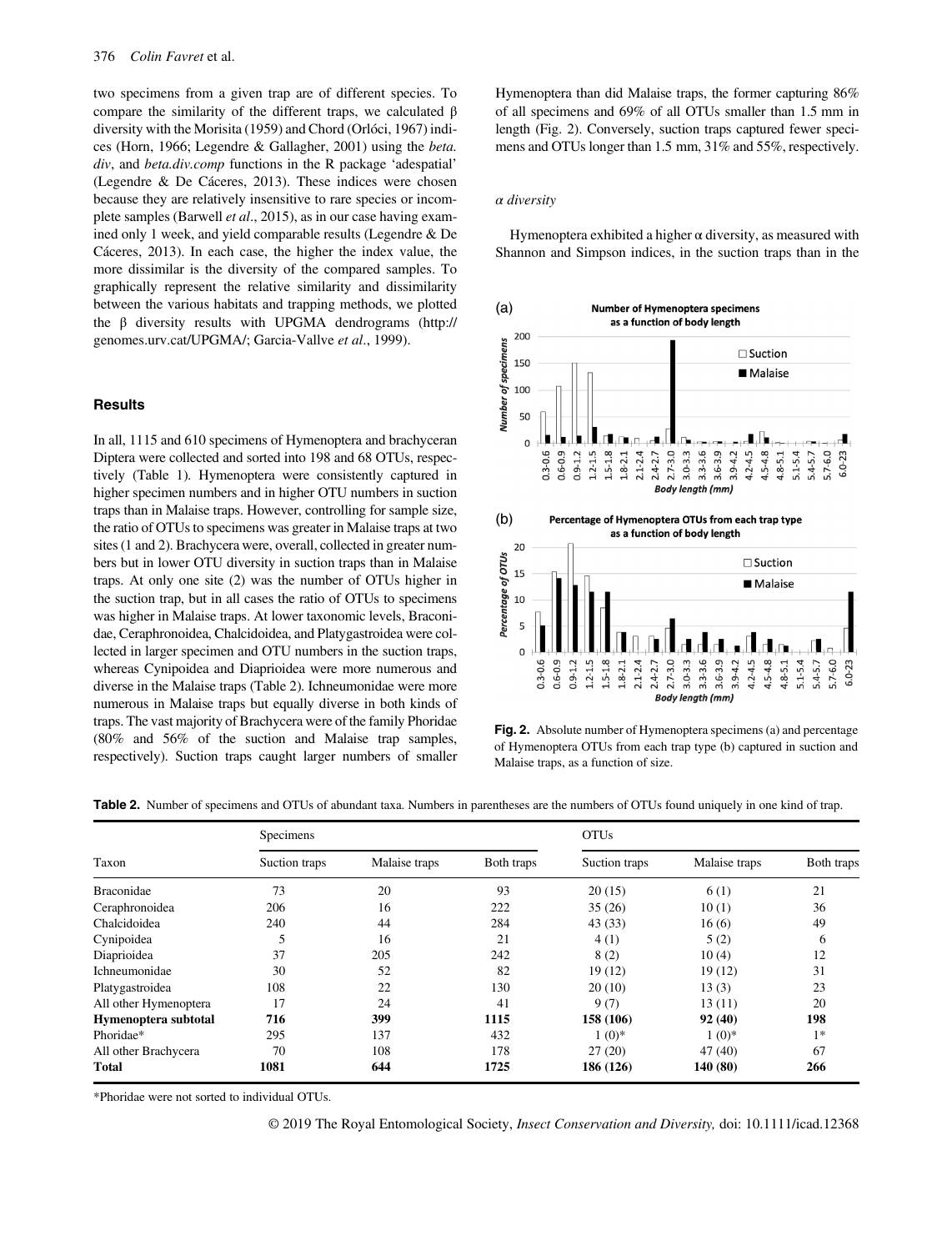Malaise traps at all four sites (Table 1). The average Shannon index was 45% higher in the suction traps (3.65 vs. 2.51), and the index for the four suction traps combined was 46% higher (4.31 vs. 2.96). The average Simpson index was 20% higher in the suction traps (0.953 vs. 0.791), and the index for the four suctions traps combined was 23% higher (0.975 vs. 0.790). The relatively xeric and humid sites (sites 1 and 2, respectively) were more diverse than the mesic ones (3 and 4), as measured by both indices. Additionally, the  $\alpha$  diversity of suction and Malaise traps was more divergent at the two mesic sites than at the xeric and humid sites: at the mesic sites, the differences in Shannon and Simpson indices were, respectively, 40–50% and 29–32%



Fig. 3. UPGMA dendrograms of Hymenoptera (a, b) and Brachycera (c, d) β diversity as measured by Morisita (a, c) and Chord (b, d) indices. Suction and Malaise traps at sites 1, 2, 3, and 4 are labelled S1 through M4.

between suction and Malaise traps, whereas at the xeric and humid sites, they were 9–25% and 2–6% divergent.

The brachyceran Diptera exhibited the opposite trends of the Hymenoptera, being more diverse in the Malaise traps than in the suction traps at all four sites and as measured by both  $\alpha$  diversity indices; the differences were also more pronounced than with the Hymenoptera (Table 1). The average Shannon index was twice as high in the Malaise traps (0.83 vs. 1.68), and the index for the four Malaise traps combined was 125% higher (0.98 vs. 2.22). The average Simpson index was over twice as high in the Malaise traps (0.335 vs. 0.722), and the index for the four Malaise traps combined was also twice as high (0.342 vs. 0.682). The Diptera followed the same trend as the Hymenoptera at the habitat level, however, being more diverse in the xeric and humid sites (1 and 2) than in the mesic sites (3 and 4). Also as with the Hymenoptera, the  $\alpha$  diversity of suction and Malaise traps was more divergent at the two mesic sites than at the xeric and humid sites: at the mesic sites, the differences in Shannon and Simpson indices were, respectively, 66–67% and 65–74% between suction and Malaise traps, whereas at the xeric and humid sites, they were 18–57% and 22–59% divergent.

### $\beta$  diversity

The Hymenoptera diversity captured in suction traps was distinct from that captured in Malaise traps, and vice-versa: suction trap samples clustered together and Malaise trap samples clustered together in both  $\beta$  diversity analyses (Fig. 3). Additionally, the Hymenoptera diversity of the suction traps was more heterogeneous than that of the Malaise traps: the Morisita and Chord β diversity indices were consistently higher between suction traps (average of 0.666 and 1.169 for Morisita and Chord indices, respectively) than they were between Malaise traps (0.247 and 0.581) (Table 3). The greater heterogeneity of the suction trap

**Table 3.** β diversity indices for Hymenoptera (above the diagonal) and Brachycera (below the diagonal) as measured with Morisita and Chord indices. Suction and Malaise traps at sites 1, 2, 3, and 4 are labelled as S1 through M4.

| Index    | Trap           | S <sub>1</sub> | S <sub>2</sub> | S <sub>3</sub> | S <sub>4</sub> | M1    | M <sub>2</sub> | M <sub>3</sub> | M4    |
|----------|----------------|----------------|----------------|----------------|----------------|-------|----------------|----------------|-------|
| Morisita | S <sub>1</sub> |                | 0.680          | 0.800          | 0.571          | 0.630 | 0.781          | 0.870          | 0.838 |
|          | S <sub>2</sub> | 0.241          |                | 0.611          | 0.616          | 0.555 | 0.585          | 0.920          | 0.909 |
|          | S <sub>3</sub> | 0.062          | 0.184          |                | 0.717          | 0.906 | 0.886          | 0.961          | 0.965 |
|          | S <sub>4</sub> | 0.253          | 0.178          | 0.198          |                | 0.672 | 0.754          | 0.867          | 0.865 |
|          | M1             | 0.002          | 0.270          | 0.082          | 0.273          |       | 0.187          | 0.446          | 0.436 |
|          | M <sub>2</sub> | 0.095          | 0.101          | 0.063          | 0.134          | 0.112 |                | 0.209          | 0.198 |
|          | M3             | 0.008          | 0.294          | 0.101          | 0.297          | 0.000 | 0.135          |                | 0.004 |
|          | M <sub>4</sub> | 0.035          | 0.135          | 0.033          | 0.145          | 0.046 | 0.102          | 0.065          |       |
| Chord    | S <sub>1</sub> |                | 1.193          | 1.278          | 1.118          | 1.171 | 1.257          | 1.273          | 1.274 |
|          | S <sub>2</sub> | 0.552          |                | 1.124          | 1.124          | 1.100 | 1.090          | 1.330          | 1.319 |
|          | S <sub>3</sub> | 0.274          | 0.628          |                | 1.180          | 1.355 | 1.340          | 1.381          | 1.384 |
|          | S <sub>4</sub> | 0.596          | 0.731          | 0.655          |                | 1.176 | 1.194          | 1.208          | 1.210 |
|          | M1             | 0.113          | 0.561          | 0.293          | 0.594          |       | 0.744          | 0.773          | 0.772 |
|          | M <sub>2</sub> | 0.307          | 0.571          | 0.422          | 0.620          | 0.296 |                | 0.498          | 0.493 |
|          | M <sub>3</sub> | 0.095          | 0.559          | 0.290          | 0.592          | 0.060 | 0.291          |                | 0.204 |
|          | M <sub>4</sub> | 0.146          | 0.530          | 0.305          | 0.557          | 0.123 | 0.259          | 0.110          |       |

© 2019 The Royal Entomological Society, Insect Conservation and Diversity, doi: 10.1111/icad.12368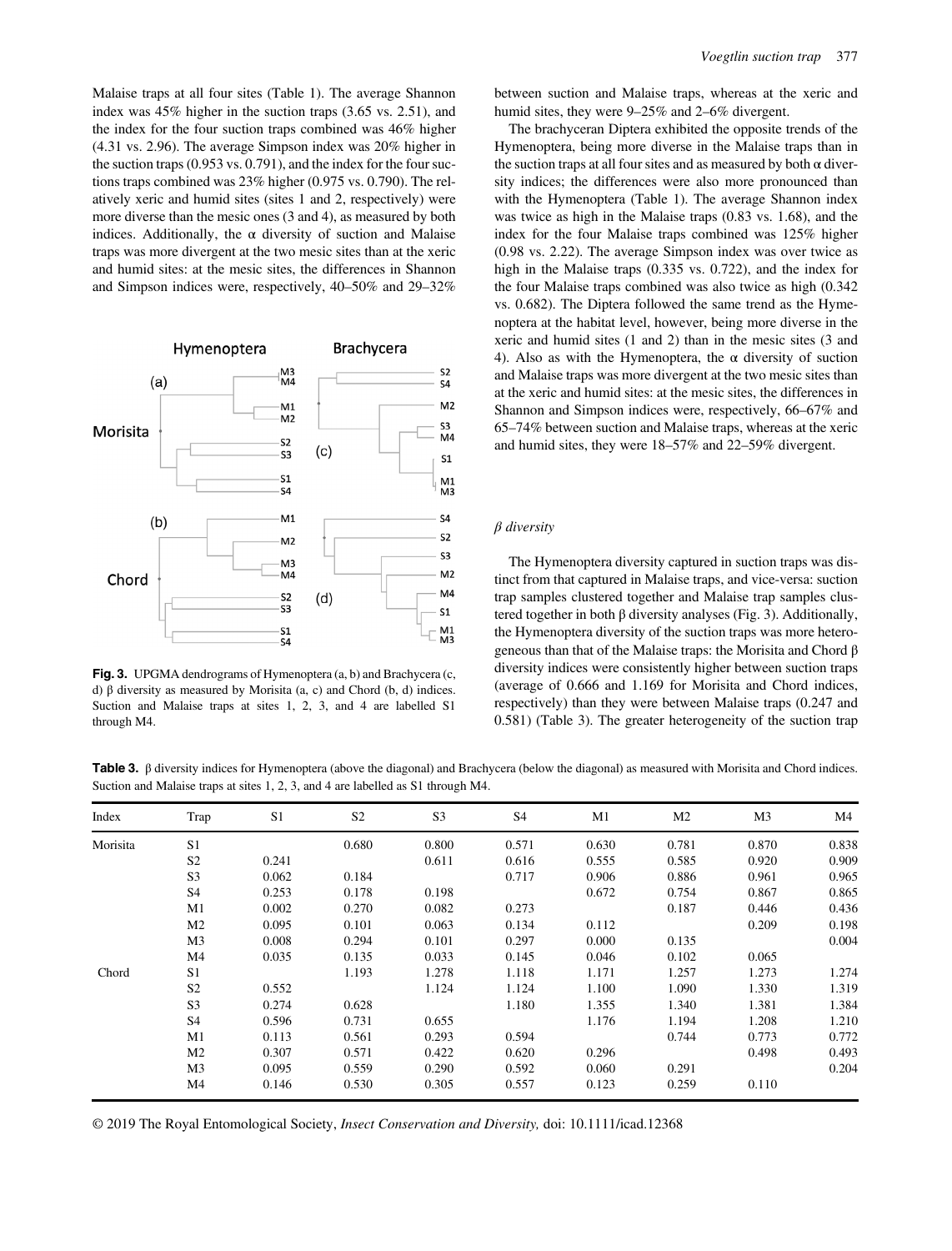samples is also visible in the relatively longer branches in the UPGMA dendrograms (Fig. 3).

The brachyceran Diptera β diversity analyses did not exhibit distinctive clustering, neither based on trap type, as seen in the Hymenoptera, nor based on site (Fig. 3). However, as seen with the Hymenoptera, the suction trap samples were more heterogeneous than the Malaise trap samples, with longer branches and higher β diversity indices. The average Morisita and Chord indices between suction traps were 0.186 and 0.573, respectively, whereas between Malaise traps they were 0.077 and 0.190 (Table 3).

## **Discussion**

In terms of brachyceran Diptera  $\alpha$  diversity, the Malaise traps clearly outperformed the suction traps: they captured more individuals of more OTUs yielding higher Shannon and Simpson α diversity indices. However, β diversity analyses indicated that the suction traps yielded more heterogenous catches between sites than did the Malaise traps. In contrast with the Hymenoptera, our Diptera results were surely affected by the fewer number of individuals and OTUs: we only considered 178 nonphorid Brachycera and 68 OTUs, in comparison with 1115 Hymenoptera and 198 OTUs (Table 2). Perhaps our Diptera results would have been different had we included the Nematocera and multiple Phoridae OTUs.

In contrast, with respect to Hymenoptera diversity, the Voegtlin suction traps outperformed the Townes Malaise traps at all levels: they captured more individuals of more OTUs, and therefore a greater  $\alpha$  diversity, and their catches more adequately reflected the heterogeneity of Hymenoptera diversity between sites ( $\beta$  diversity). The white caps on the suction traps may have had an attractive effect, as some insects are known to be attracted to bright colours, including white (Joshi et al., 2015). However, the roof netting of the Malaise traps also was white and it therefore seems unlikely that the colouring would bias our results towards one trap over the other. Some insects are attracted to the tops of prominent structures such as fence posts (Sullivan, 1981) and hence perhaps to suction traps, although this effect is best documented in Nematocera (Gibson, 1945; Downes, 1955), excluded from this study.

A major component of the Hymenoptera diversity stems from the small size of the insects captured: the suction traps were more effective than the Malaise traps at capturing Hymenoptera 1.5 mm or smaller, although relative OTU richness was greatest for small insects for both trap types (Fig. 2). It appears that lowpowered suction traps simply favour small insects not strong enough to escape the suction. We speculate that larger insects, capable of escaping the effect of suction traps, are also more likely to fly longer distances and thus have a homogenising effect across habitat space, as seen in the lower  $\beta$  diversity of the Malaise trap samples.

That said, insect diversity and abundance are highly stochastic at small spatial and geographic scales. For example, Microhymenoptera are known to form swarms (van Achterberg, 1977; Quimio & Walter, 2000; Eberhard, 2007) and capturing one would spontaneously and greatly affect the results from a single

sample, as made evident in our data by the overabundance of a single (Diapriidae) OTU, 2.8 mm in length (Fig. 2a). Although we had four spatial replicates, they were all within 150 m of each other and we analysed only a single week's worth of data. As such, and especially considering that a large number of OTUs were captured in only one or the other trap type (Tables 1 and 2) and that Hymenoptera β diversity clustered based on trap type (Fig. 3), our preliminary study suggests the two trap are complementary, rather than one being definitively better than the other. Indeed, multiple other studies have underlined the fact that any single collecting method is insufficient for collecting the full diversity of Microhymenoptera, with certain methods favouring some taxa over others (Darling & Packer, 1988; Noyes, 1988; Mazón & Bordera, 2008; Larsen et al., 2014).

Our suction traps document that there is significant insect community heterogeneity in the Laurentian forest ecosystem at a scale of 50 m. The suction trap samples are capable in particular of resolving this patchiness for Microhymenoptera. A relative lack of habitat heterogeneity, that is, an increase in homogeneity, has been shown to have detrimental effects on forest productivity and ecosystem services (van der Plas et al., 2016; Felipe-Lucia et al., 2018). Being able to measure and monitor that heterogeneity with especially diverse and sensitive taxa (Sánchez-Bayo & Wyckhuys, 2019) is therefore of great value with respect to biological conservation efforts (Olden, 2006; Socolar et al., 2016).

The four sampling sites in this present study were each ecologically distinct, however. With no habitat replicates, it is not possible to distinguish whether insect and vegetation patchiness are specifically correlated, or if suction traps might yield equally heterogeneous insect samples within specific habitat types. Our future work will seek to compare the insect β diversity across similar versus different habitats to assess the scale of patchiness of insect communities.

In the absence of performing exhaustive but logistically prohibitive surveys, insofar as most Hymenoptera are parasitoids of other insects and likely represent the most speciose of all insect orders (Forbes et al., 2018), they may serve as a proxy for insect diversity generally. Based on our results, for the purposes of measuring general forest insect diversity, suctiontrapped Hymenoptera seem to be ideal.

#### The use of OTUs in biodiversity sampling

Given the large amount of cryptic diversity amongst Hymenoptera (Stahlhut et al., 2013) and a documented identification error rate amongst parataxonomists (Krell, 2004; Derraik et al., 2010), we are certain to have inadvertently lumped and split specimens within and amongst our OTUs. However, given the vast numbers of undescribed Hymenoptera in Canada (Stahlhut et al., 2013; Hebert et al., 2016; Bennett et al., 2019) and the relative paucity of professional taxonomists available for such a task (Giangrande, 2003; Council of Canadian Academies & Expert Panel on Biodiversity Science, 2010; Pearson et al., 2011; Sluys, 2013), traditional morphological identification to the species level would not be feasible. DNA barcoding and subsequent assignation to molecular OTUs (Morinière et al., 2016; Wang et al., 2018; deWaard et al., 2019) is a workable solution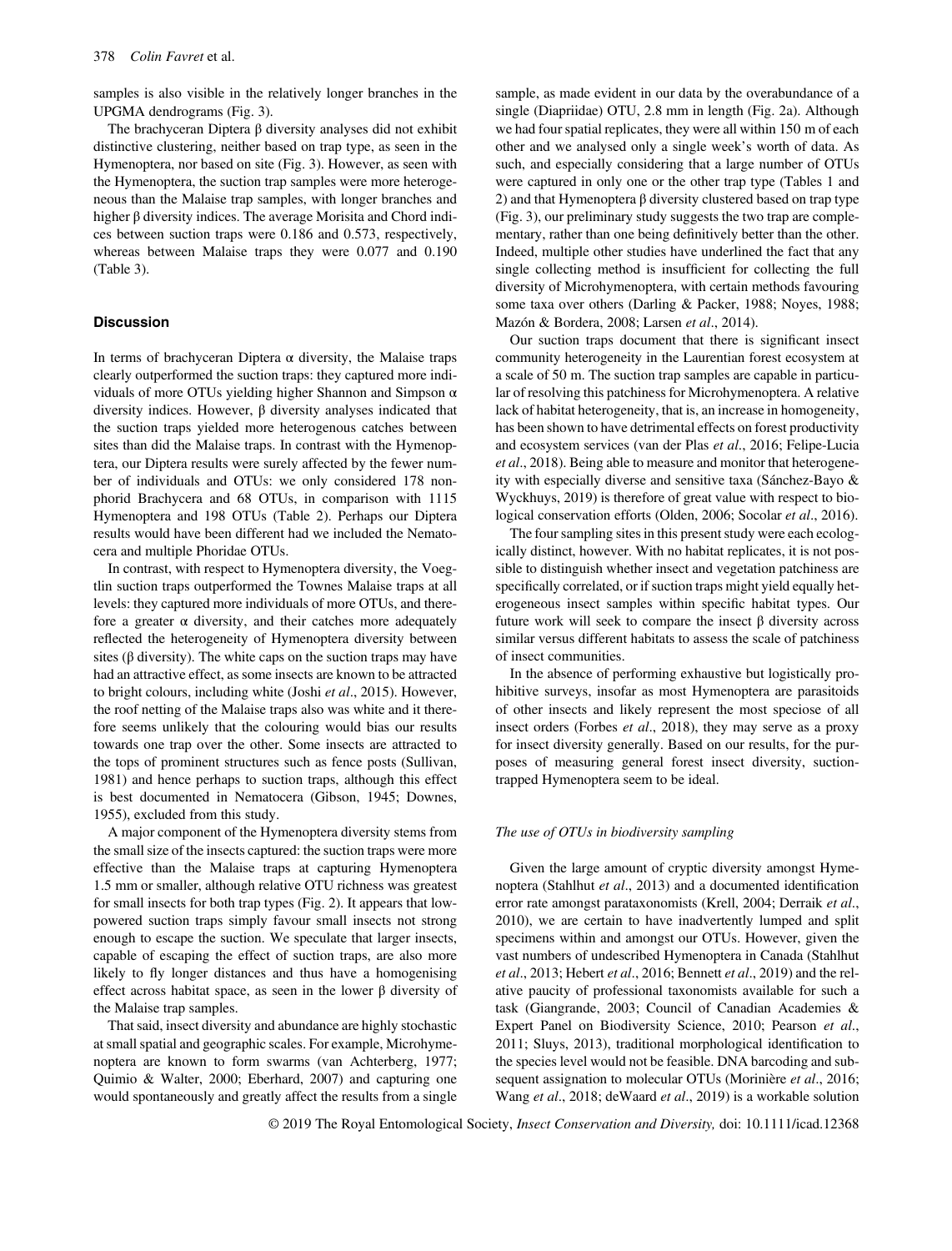that we will seek to incorporate in future work. That being said, however imperfect, the use of OTUs has been validated and used in a number of modern studies (Obrist & Duelli, 2010; Hackman et al., 2017). We believe it adequate for the present project, documenting the efficacy of the Voegtlin suction trap for measuring and comparing the diversity of insect communities, especially those of Microhymenoptera.

## Acknowledgements

We thank two anonymous reviewers whose careful attention helped improve this paper, for their generous service and unremunerated time. This work was partially the result of BSc internships by authors Trépanier and Eon-Le Guern and an MSc internship by Lessard, focusing on Hymenoptera, Diptera, and β diversity, respectively. Undergraduate interns Louisa Babchia, Samuel Charberet, and Laurence Lefebvre also contributed to the study. Undergraduates Khalil Abas, Anaïs Boa, Jonathan Charron, Élisabeth Hardy-Lachance, Alexandra Kack, and Mira Miron helped sort material. Étienne Normandin helped supervise and coordinate the sample sorting. Éric Valiquette helped with fieldwork logistics at the research station. Karen Favret edited and improved upon a previous version of the manuscript. Morgan Jackson (University of Guelph) and an anonymous reviewer helped with Diptera and Hymenoptera literature. Funding was provided by the Canada Foundation for Innovation, the Natural Sciences and Engineering Research Council of Canada, and the Quebec Centre for Biodiversity Science. Special thanks are due David Voegtlin (Illinois Natural History Survey) for the original design of the suction trap. The authors declare no conflict of interest.

#### **References**

- Allison, D. & Pike, K.S. (1988) An inexpensive suction trap and its use in an aphid monitoring network. Journal of Agricultural Entomology, 5, 103–107.
- Barwell, L.J., Isaac, N.J.B. & Kunin, W.E. (2015) Measuring β-diversity with species abundance data. Journal of Animal Ecology, 84, 1112–1122.
- Bennett, A.M.R., Sheffield, C.S. & deWaard, J.R. (2019) Hymenoptera of Canada. ZooKeys, 819, 311–360.
- Council of Canadian Academies & Expert Panel on Biodiversity Science (2010) Canadian taxonomy: exploring biodiversity, creating opportunity . Council of Canadian Academies, Ottawa, Canada.
- Darling, C. & Packer, L. (1988) Effectiveness of Malaise traps in collecting Hymenoptera: The influence of trap design, mesh size, and location. The Canadian Entomologist, 120, 787–796.
- Derraik, J.G.B., Early, J.W., Closs, G.P. & Dickinson, K.J.M. (2010) Morphospecies and taxonomic species comparison for Hymenoptera. Journal of Insect Science, 10, 1–7.
- deWaard, J.R., Levesque-Beaudin, V., de Waard, S.L., Ivanova, N.V., McKeown, J.T.A., Miskie, R., Naik, S., Perez, K., Ratnasingham, S., Sobel, C.N., Sones, J.E., Steinke, C., Telfer, A.C., Young, A.D., Young, M.R., Zakharov, E.V. & Hebert, P.D.N. (2019) Expedited assessment of terrestrial arthropod diversity by coupling Malaise traps with DNA barcoding. Genome, 62, 85–95.
- Downes, J.A. (1955) Observations on the swarming flight and mating of Culicoides (Diptera: Ceratopogonidae). Transactions of the Royal Entomological Society of London, 106, 213–236.
- Eberhard, W.G. (2007) Swarming behavior of two parasitic wasps, Leurus caeruliventris (Hymenoptera: Ichneumonidae) and Conura sp. (Hymenoptera: Chalcididae), at the same site. Journal of the Kansas Entomological Society, 80, 255–258.
- Favret, C. & Voegtlin, D.J. (2001) Migratory aphid (Hemiptera: Aphididae) habitat selection in agricultural and adjacent natural habitats. Environmental Entomology, 30, 371–379.
- Favret, C. & Voegtlin, D.J. (2004) Alate aphid diversity and habitat selection, in east central Illinois, USA. Aphids in a New Millennium (ed. by Simon, J.C., Dedryver, C.A., Rispe, C. & Hullé, M.), pp. 39–44. INRA Editions, Paris, France.
- Felipe-Lucia, M.R., Soliveres, S., Penone, C., Manning, P., van der Plas, F., Boch, S., Prati, D., Ammer, C., Schall, P., Gossner, M.M., Bauhus, J., Buscot, F., Blaser, S., Blüthgen, N., de Frutos, A., Ehbrecht, M., Frank, K., Goldmann, K., Hänsel, F., Jung, K., Kahl, T., Nauss, T., Oelmann, Y., Pena, R., Polle, A., Renner, S., Schloter, M., Schöning, I., Schrumpf, M., Schulze, E.-D., Solly, E., Sorkau, E., Stempfhuber, B., Tschapka, M., Weisser, W.W., Wubet, T., Fischer, M. & Allan, E. (2018) Multiple forest attributes underpin the supply of multiple ecosystem services. Nature Communications, 9, Article number: 4839.
- Fisher, R.A., Corbet, A.S. & Williams, C.B. (1943) The relationship between the number of species and the number of individuals in a random sample of an animal population. Journal of Animal Ecology, 12, 42–58.
- Forbes, A.A., Bagley, R.K., Beer, M.A., Hippee, A.C. & Widmayer, H. A. (2018) Quantifying the unquantifiable: why Hymenoptera, not Coleoptera, is the most speciose animal order. BMC Ecology, 18, 21.
- Garcia-Vallve, S., Palau, J. & Romeu, A. (1999) Horizontal gene transfer in glycosyl hydrolases inferred from codon usage in Escherichia coli and Bacillus subtilis. Molecular Biology and Evolution, 16, 1125–1134.
- Giangrande, A. (2003) Biodiversity, conservation, and the "Taxonomic impediment". Aquatic Conservation: Marine and Freshwater Ecosystems, 13, 451–459.
- Gibson, N.H.E. (1945) On the mating swarms of certain Chironomidae (Diptera). Transactions of the Royal Entomological Society of London, 95, 263–294.
- Hackman, K.O., Gong, P. & Venevsky, S. (2017) A rapid assessment of landscape biodiversity using diversity profiles of arthropod morphospecies. Landscape Ecology, 32, 209–223.
- Halbert, S., Connelly, J. & Sandvol, L. (1990) Suction trapping of aphids in western North America (emphasis on Idaho). Acta Phytopathologica et Entomologica Hungarica, 25, 411–422.
- Hebert, P.D.N., Ratnasingham, S., Zakharov, E.V., Telfer, A.C., Levesque-Beaudin, V., Milton, M.A., Pedersen, S., Jannetta, P. & deWaard, J.R. (2016) Counting animal species with DNA barcodes: Canadian insects. Philosophical Transactions of the Royal Society B: Biological Sciences, 371, 20150333.
- Höfer, H., Astrin, J., Holstein, J., Spelda, J., Meyer, F. & Zarte, N. (2015) Propylene glycol – a useful capture preservative for spiders for DNA barcoding. Arachnologische Mitteilungen, 50, 30–36.
- Horn, H.S. (1966) Measurement of "overlap" in comparative ecological studies. The American Naturalist, 100, 419–424.
- Johnson, C.G. (1950) A suction trap for small airborne insects which automatically segregates the catch into successive lowly samples. Annals of Applied Biology, 37, 80–91.
- Joshi, N.K., Leslie, T., Rajotte, E.G., Kammerer, M.A., Otieno, M. & Biddinger, D.J. (2015) Comparative trapping efficiency to characterize bee abundance, diversity, and community composition in apple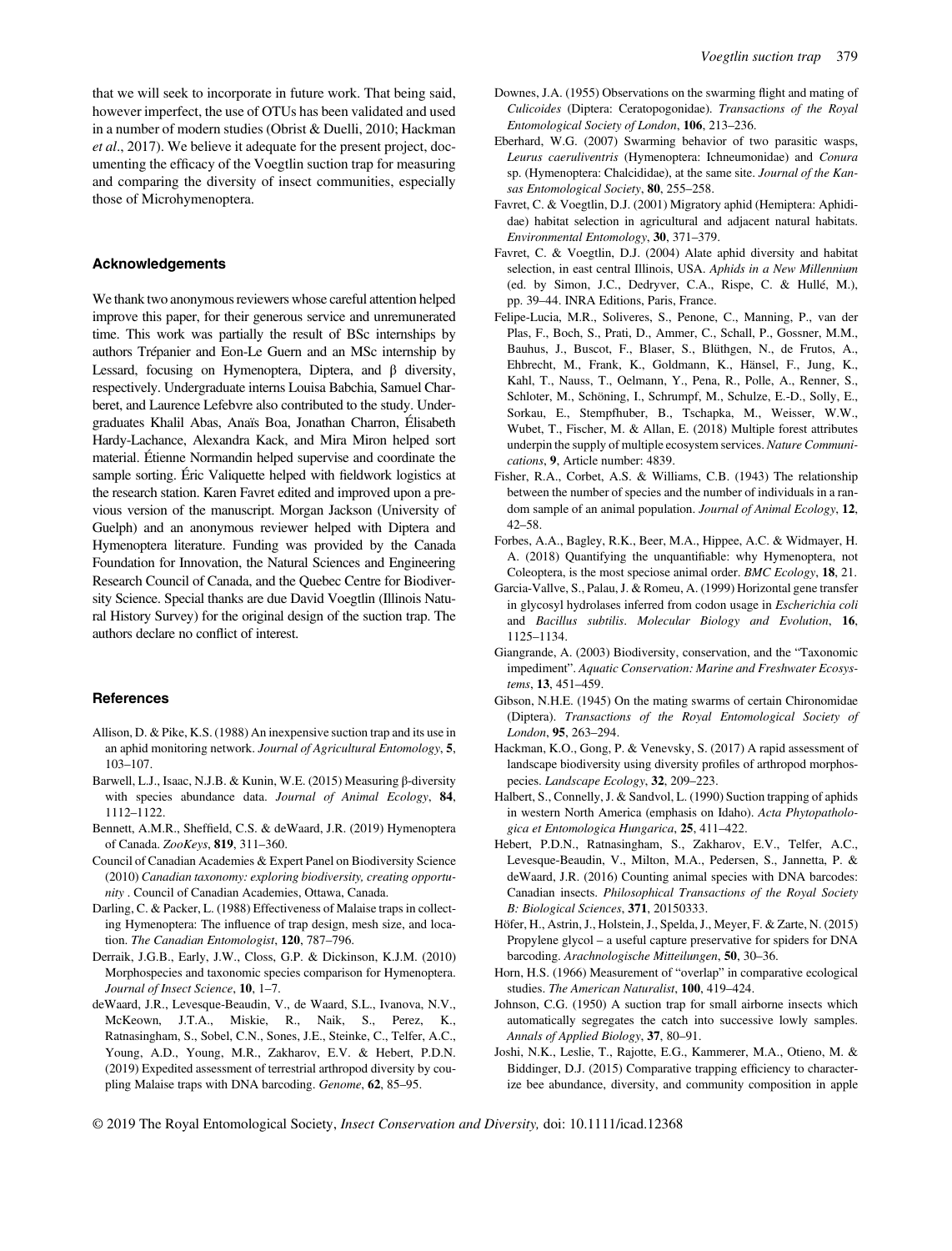orchards. Annals of the Entomological Society of America, 108, 785–799.

- Kemp, J.E., Linder, H.P. & Ellis, A.G. (2017) Beta diversity of herbivorous insects is coupled to high species and phylogenetic turnover of plant communities across short spatial scales in the Cape Floristic Region. Journal of Biogeography, 44, 1813–1823.
- Krell, F.-T. (2004) Parataxonomy vs. taxonomy in biodiversity studies pitfalls and applicability of 'morphospecies' sorting. Biodiversity and Conservation, 13, 795–812.
- Larsen, N.J., Minor, M.A., Cruickshank, R.H. & Robertson, A.W. (2014) Optimising methods for collecting Hymenoptera, including parasitoids and Halictidae bees, in New Zealand apple orchards. Journal of Asia-Pacific Entomology, 17, 375–381.
- Legendre, P. & De Cáceres, M. (2013) Beta diversity as the variance of community data: dissimilarity coefficients and partitioning. Ecology Letters, 16, 951–963.
- Legendre, P. & Gallagher, E.D. (2001) Ecologically meaningful transformations for ordination of species data. Oecologia, 129, 271–280.
- Loreau, M., Mouquet, N. & Gonzalez, A. (2003) Biodiversity as spatial insurance in heterogeneous landscapes. Proceedings of the National Academy of Sciences of the United States of America, 100, 12765–12770.
- Matthews, R.W. & Matthews, J. (1971) The Malaise trap: Its utility and potential for sampling insect populations. The Great Lakes Entomologist, 4, 117–122.
- Mazón, M. & Bordera, S. (2008) Effectiveness of two sampling methods used for collecting Ichneumonidae (Hymenoptera) in the Cabañeros National Park (Spain). European Journal of Entomology, 105, 879–888.
- Meehan, T.D., Werling, B.P., Landis, D.A. & Gratton, C. (2011) Agricultural landscape simplification and insecticide use in the Midwestern United States. Proceedings of the National Academy of Sciences of the United States of America, 108, 11500–11505.
- Miao, L., Zheng, J.-F., Cheng, Q.-Q., Jia, Z.-L., Wang, H.-T., Liang, H.- B., Zhang, H., Li, X., Zhang, J.-H., Jiang, L.-Y., Qin, Q.-L. & Qiao, G.-X. (2011) Construction of a preliminary network of suction traps to monitor the migration of alate aphids in China. Chinese Journal of Applied Entomology, 48, 1874–1878.
- Mokany, K., Burley, H.M. & Paini, D.R. (2013) β diversity contributes to ecosystem processes more than by simply summing the parts. Proceedings of the National Academy of Sciences of the United States of America, 110, E4057.
- Mori, A.S., Isbell, F. & Seidl, R. (2018) β-diversity, community assembly, and ecosystem functioning. Trends in Ecology & Evolution, 33, 549–564.
- Morinière, J., Cancian de Araujo, B., Lam, A.W., Hausmann, A., Balke, M., Schmidt, S., Hendrich, L., Doczkal, D., Fartmann, B., Arvidsson, S. & Haszprunar, G. (2016) Species identification in Malaise trap samples by DNA barcoding based on NGS technologies and a scoring matrix. PLoS ONE, 11, e0155497.
- Morisita, M. (1959) Measuring of interspecific association and similarity between communities. Memoirs of the Faculty of Science, Kyushu University, Series E (Biology), 3, 65–80.
- Novotny, V., Miller, S.E., Hulcr, J., Drew, R.A.I., Basset, Y., Janda, M., Setliff, G.P., Darrow, K., Stewart, A.J.A., Auga, J., Isua, B., Molem, K., Manumbor, M., Tamtiai, E., Mogia, M. & Weiblen, G. D. (2007) Low beta diversity of herbivorous insects in tropical forests. Nature, 448, 692–695.
- Noyes, J.S. (1988) A study of five methods of sampling Hymenoptera (Insecta) in a tropical rainforest, with special reference to the Parasitica. Journal of Natural History, 23, 285–298.
- Obrist, M.K. & Duelli, P. (2010) Rapid biodiversity assessment of arthropods for monitoring average local species richness and related ecosystem services. Biodiversity and Conservation, 19, 2201–2220.
- Olden, J.D. (2006) Biotic homogenization: A new research agenda for conservation biogeography. Journal of Biogeography, 33, 2027–2039.
- Orlóci, L. (1967) An agglomerative method for classification of plant communities. Journal of Ecology, 55, 193–206.
- Pasari, J.R., Levi, T., Zavaleta, E.S. & Tilman, D. (2013) Several scales of biodiversity affect ecosystem multifunctionality. Proceedings of the National Academy of Sciences of the United States of America, 110, 10219–10222.
- Pearson, D.L., Hamilton, A.L. & Erwin, T.L. (2011) Recovery plan for the endangered taxonomy profession. BioScience, 61, 58–63.
- Quimio, G.M. & Walter, G.H. (2000) Swarming, delayed sexual maturation of males, and mating behavior of Fopius arisanus (Sonan) (Hymenoptera: Braconidae). Journal of Insect Behavior, 13, 797–813.
- Sánchez-Bayo, F. & Wyckhuys, K.A.G. (2019) Worldwide decline of the entomofauna: A review of its drivers.Biological Conservation, 232, 8–27.
- Savage, C. (2001) Recolonisation forestière dans les Basses Laurentides au sud du domaine climacique de l'érablière à bouleau jaune. MSc thesis, University of Montreal, Montreal, Canada.
- Savage, J., Borkent, A., Brodo, F., Cumming, J.M., Curler, G., Currie, D.C., deWaard, J.R., Gibson, J.F., Hauser, M., Laplante, L., Lonsdale, O., Marshall, S.A., O'Hara, J.E., Sinclair, B.J. & Skevington, J.H. (2019) Diptera of Canada. ZooKeys, 819, 397-450.
- Schmidt, N.P., O'Neal, M.E., Anderson, P.F., Lagos, D., Voegtlin, D., Bailey, W., Caragea, P., Cullen, E., DiFonzo, C., Elliott, K., Gratton, C., Johnson, D., Krupke, C.H., McCornack, B., O'Neil, R., Ragsdale, D.W., Tilmon, K.J. & Whitworth, J. (2012) Spatial distribution of Aphis glycines (Hemiptera: Aphididae): A summary of the suction trap network. Journal of Economic Entomology, 105, 259–271.
- Shannon, C.E. (1948) A mathematical theory of communication. Bell System Technical Journal, 27, 379–423.
- Simpson, E.H. (1949) Measurement of diversity. Nature, 163, 688–688.
- Sluys, R. (2013) The unappreciated, fundamentally analytical nature of taxonomy and the implications for the inventory of biodiversity. Biodiversity and Conservation, 22, 1095–1105.
- Socolar, J.B., Gilroy, J.J., Kunin, W.E. & Edwards, D.P. (2016) How should beta-diversity inform biodiversity conservation? Trends in Ecology & Evolution, 31, 67–80.
- Stahlhut, J.K., Fernández-Triana, J., Adamowicz, S.J., Buck, M., Goulet, H., Hebert, P.D., Huber, J.T., Merilo, M.T., Sheffield, C.S., Woodcock, T. & Smith, M.A. (2013) DNA barcoding reveals diversity of Hymenoptera and the dominance of parasitoids in a sub-arctic environment. BMC Ecology, 13, 2.
- Sullivan, R.T. (1981) Insect swarming and mating. Florida Entomologist, 64, 44–65.
- Taylor, L.R. (1979) The Rothamsted Insect Survey An approach to the theory and practice of synoptic pest forecasting in agriculture. Movement of Highly Mobile Insects: Concepts and Methodology in Research (ed. by Rabb, R.L. & Kennedy, G.G.) pp. 9–11. North Carolina State University, Raleigh, North Carolina.
- Taylor, L.R. (1986) Synoptic dynamics, migration and the Rothamsted Insect Survey. Journal of Animal Ecology, 55, 1–38.
- Townes, H. (1972) A light-weight Malaise trap. Entomological News, 83, 239–247.
- Tuomisto, H. (2010) A diversity of beta diversities: straightening up a concept gone awry. Part 1. Defining beta diversity as a function of alpha and gamma diversity. Ecography, 33, 2–22.
- van Achterberg, C. (1977) The function of swarming in Blacus species (Hymenoptera, Braconidae, Helconinae). Entomologische berichten, 37, 151–152.
- van der Plas, F., Manning, P., Soliveres, S., Allan, E., Scherer-Lorenzen, M., Verheyen, K., Wirth, C., Zavala, M.A., Ampoorter, E., Baeten, L., Barbaro, L., Bauhus, J., Benavides, R., Benneter, A., Bonal, D., Bouriaud, O., Bruelheide, H., Bussotti, F., Carnol, M., Castagneyrol, B.,